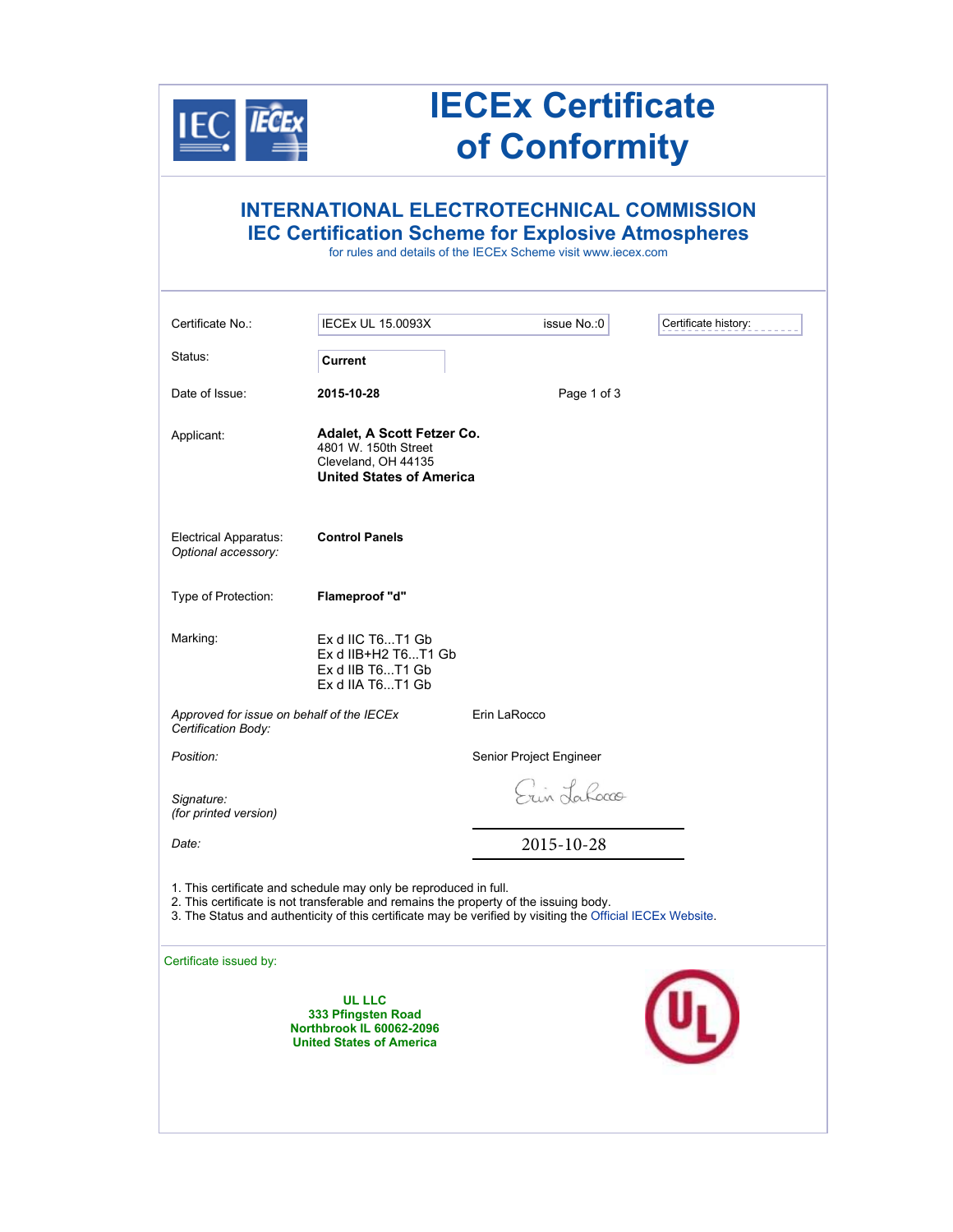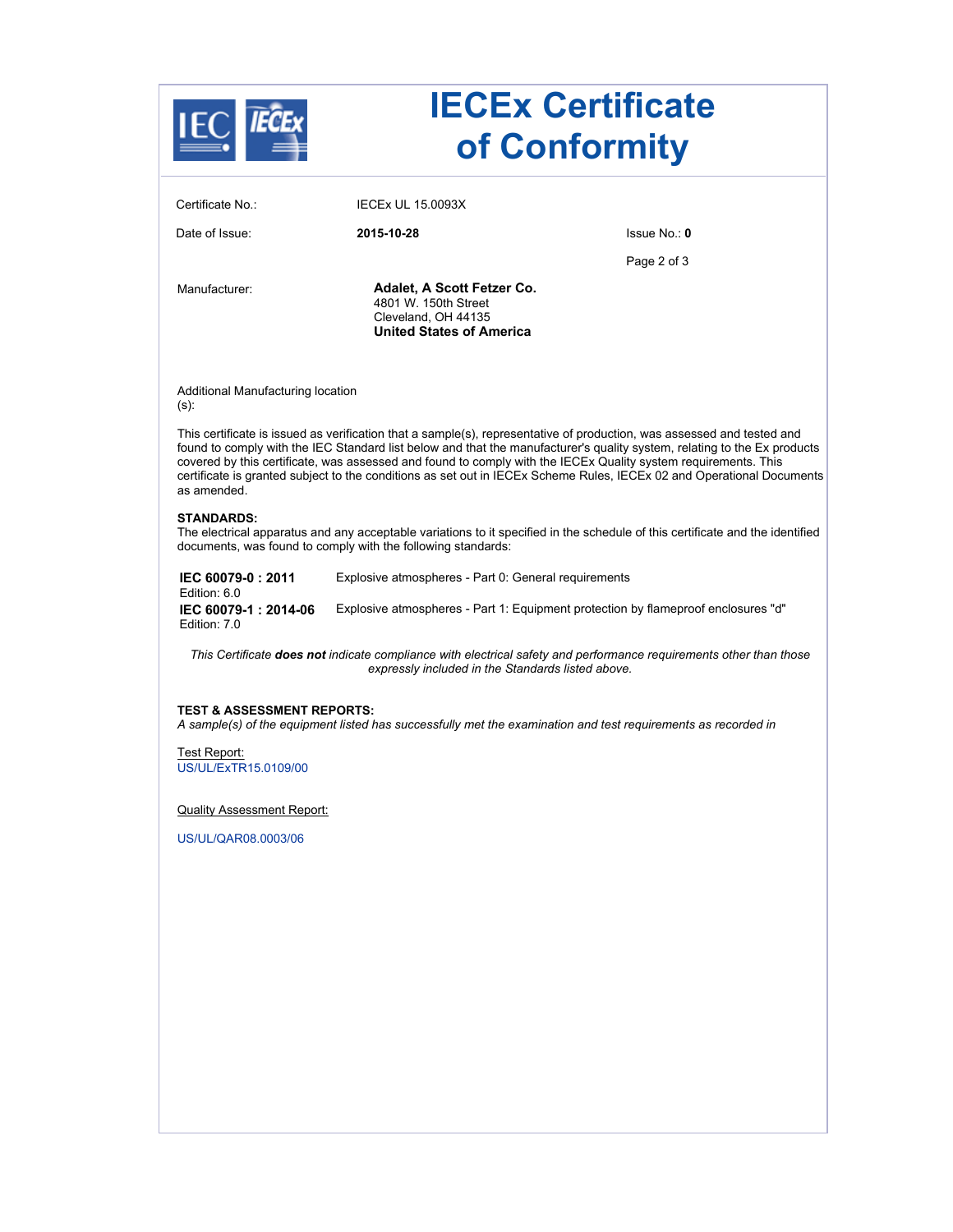| <b>IECEx Certificate</b><br>of Conformity                                                                                                                                                          |                                                         |               |  |  |
|----------------------------------------------------------------------------------------------------------------------------------------------------------------------------------------------------|---------------------------------------------------------|---------------|--|--|
| Certificate No.:                                                                                                                                                                                   | <b>IECEX UL 15.0093X</b>                                |               |  |  |
| Date of Issue:                                                                                                                                                                                     | 2015-10-28                                              | Is sue No.: 0 |  |  |
|                                                                                                                                                                                                    |                                                         | Page 3 of 3   |  |  |
| <b>Schedule</b>                                                                                                                                                                                    |                                                         |               |  |  |
| <b>EQUIPMENT:</b><br>Equipment and systems covered by this certificate are as follows:                                                                                                             |                                                         |               |  |  |
| The ZP series of control panels utilize a flameproof enclosure populated with electronics. The flameproof<br>enclosure may be completed with pilot lights and operators mounted through the cover. |                                                         |               |  |  |
| Please see Annex for additional information.                                                                                                                                                       |                                                         |               |  |  |
|                                                                                                                                                                                                    |                                                         |               |  |  |
|                                                                                                                                                                                                    |                                                         |               |  |  |
|                                                                                                                                                                                                    |                                                         |               |  |  |
|                                                                                                                                                                                                    |                                                         |               |  |  |
|                                                                                                                                                                                                    |                                                         |               |  |  |
|                                                                                                                                                                                                    |                                                         |               |  |  |
|                                                                                                                                                                                                    |                                                         |               |  |  |
|                                                                                                                                                                                                    |                                                         |               |  |  |
|                                                                                                                                                                                                    | <b>CONDITIONS OF CERTIFICATION: YES as shown below:</b> |               |  |  |
| The specific conditions for each build are detailed within the installation instructions dependent upon the<br>conditions of use of the installed components.                                      |                                                         |               |  |  |
|                                                                                                                                                                                                    |                                                         |               |  |  |
|                                                                                                                                                                                                    |                                                         |               |  |  |
|                                                                                                                                                                                                    |                                                         |               |  |  |
|                                                                                                                                                                                                    |                                                         |               |  |  |
|                                                                                                                                                                                                    |                                                         |               |  |  |
|                                                                                                                                                                                                    |                                                         |               |  |  |
|                                                                                                                                                                                                    |                                                         |               |  |  |
|                                                                                                                                                                                                    |                                                         |               |  |  |
|                                                                                                                                                                                                    |                                                         |               |  |  |
|                                                                                                                                                                                                    |                                                         |               |  |  |
|                                                                                                                                                                                                    |                                                         |               |  |  |